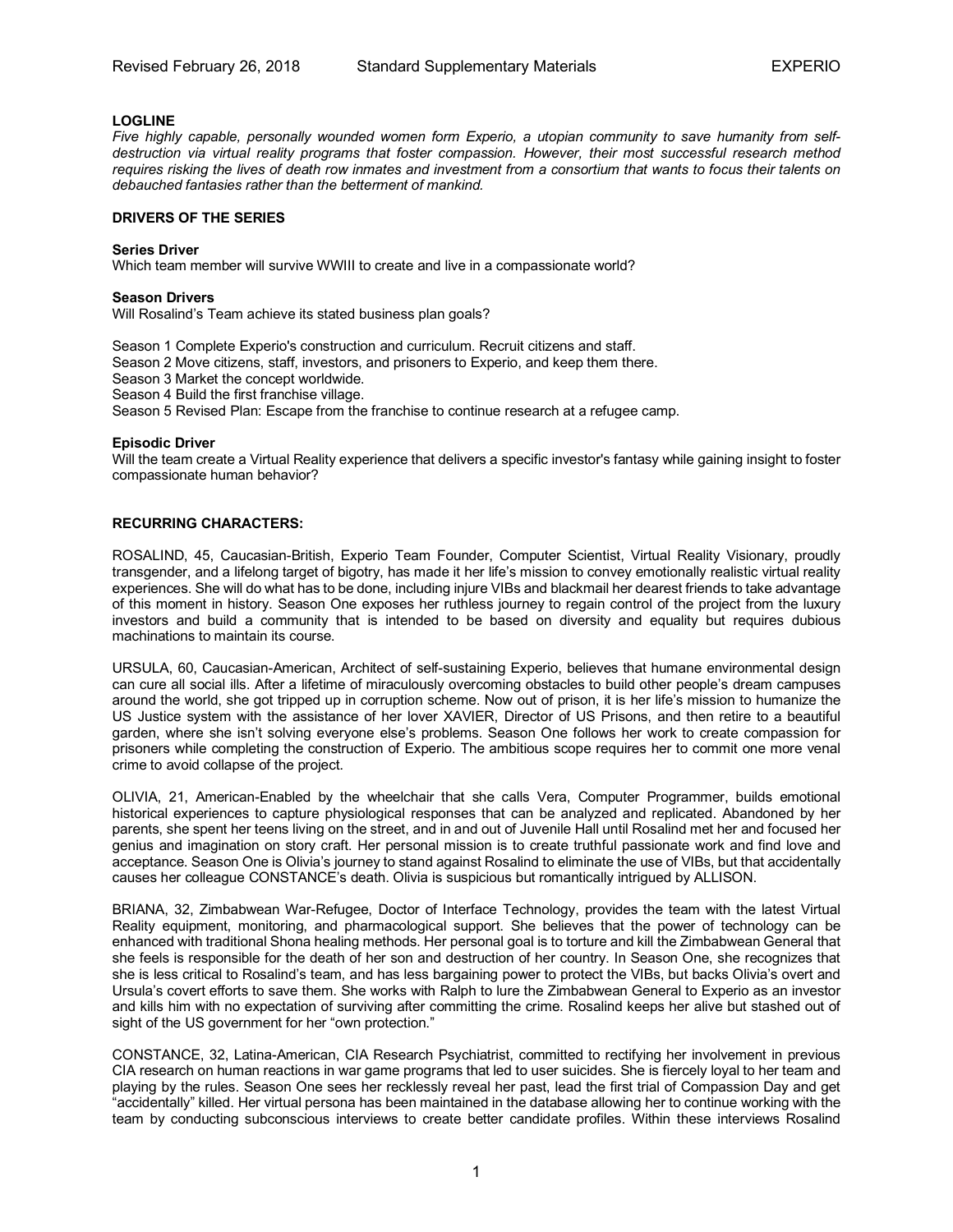reveals that she manipulated Constance into joining the team, Constance threatens to reveal this, and Rosalind deletes her persona from the database. At season's end, Olivia rebuilds her to find out how far Rosalind's scheming has gone.

ALLISON, 25, Caucasian-American, Liaison to Investor Relations, lonely, hypersensitive, sheltered rich girl. Her loyalty is torn between her uncle RALPH who has given her this position and the team of smart compassionate women that she feels she could lead to balance their humanity with business viability. She can feel things, but can't articulate them, so appears to have few ideas of her own, and relies on spying and voyeurism to understand people. Briana sees potential in her and takes her under her wing to teach her the power of traditional Shona meditation techniques. Season One is her transformation from fish out of water to exploration of the responsibilities of leadership and a potential relationship with Olivia.

RALPH, 45, Caucasian-American, Head of Investor Relations, Ex-Houston Oil Baron, believes that with his life time of contacts in technology, government and crime, that he can achieve anything and can wheel and deal his way out of legal problems and create a luxurious future for himself. In Season One he schemes to keep his increasingly volatile luxury investors interested and addicted to the Experio storylines. At the end of the season, he assists Ursula in disposing of Construction Manager's body.

DENNIS, 37, African-American, CFO, Widower, Family man with solid military history, fiercely dedicated to protect his daughters ZOE, 16, and SALLY, 5. Believes that stable community comes through good management and planning. Unable to process the grief and guilt from the death of his wife LIZA, he is addicted to a VR program where he meets her every night. Season One exposes the depth of his addiction to VR, allows Zoe to step into a role of community and family leadership, and ends with the family arriving at Experio with the vow that none of them will every use VR again.

## **FUTURE EPISODES**

## **S1E2 "Compassion Day Part 2"**

Constance leads the Compassion Day citizens to live the life of a human who previously lived on earth, face the environmental and social forces they faced, and discuss the experience. Allison lived a simple life and feels truly loved. Dennis was girl on a ship of disgusting men, and vows to be protective of his daughters. Susan violently slaughters villagers, decides she is essentially flawed and must kill herself so that she doesn't destroy Experio. She accidentally kills Constance. This causes the Board to demote Rosalind and her team and make Allison President. The team wrestles with the challenge of remaining true to their purpose while fulfilling the disgusting investor CHEYENNE's fantasy to play the tyrants.

## **S1E3 "The Goldilocks Tyrant"**

CHEYENNE wants to be all the great tyrants of the world, he insists upon using his own body so that he can feel everything. ALLISON oversees this as the first luxury investor that OLIVIA must integrate into her storylines. ROSALIND agrees based on extrapolating compassion for how tyrants are created. ZOE joins the team to develop curriculum for her history class. Briana works with CONSTANCE's persona to improve citizen selection strategies by conducting subconscious interviews of the team about their past traumas, motivations, commitment, and personality. After the team re-creates the brutal fantasies of large and small-scale tyrants, seeking the Goldilocks Tyrant who is interesting enough to engage an Investor, but dissectible enough to use as a cautionary tale, DENNIS determines they are formed in such a specific crucible of mental illness, social and environmental factors, and often ineptitude, that their creation isn't applicable to contemporary life. Instead, from each tyrant they extract key personality traits and behaviors that correlate to bullying. Zoe develops a game to recognize bullying tendencies in yourself and others, and disruption techniques using cartoons of the historical tyrants. Cheyenne becomes addicted to being a tyrant and signs his fortune over to Experio's trust controlled by Ralph and Rosalind. Unsure that it won't kill him, BRIANA develops an ICU style fantasy pod for him to live in for the rest of his life. RALPH enjoys seeing him locked in and wonders if this is a sustainable business model. URSULA works with BRAD to complete the complex infrastructure of Physical Experio.

### **S1E4 "The Perfect Prison"**

URSULA creates a game to fix the US Justice system where player/prisoners earn the right to more humane treatment at each step in the process by choosing to help other players who appear to be unredeemable hardened criminals. For example, if you are in an overcrowded holding cell and you comfort other prisoners, all of the prisoners in that cell will be allowed to wait in a garden. Briana and CONSTANCE's persona subconscious interview Olivia about Rosalind saving her from being a petty criminal, and Ursula about her embezzlement and time in prison. ALLISON entices the Investors to participate by offering them the power roles: LEANDRA as judge and executioner, RALPH as Guard, and GIANNI as Warden. Ursula, BRIANA, Allison, and ROSALIND monitor the game using VIBs to support OLIVIA, DENNIS, and BRAD. Because the VIB's have specific memories of this real-life experience, their personality traits take over. Allison nearly dies trying to save Olivia from Ralph. Ursula includes a prison riot that through player choices, puts Leandra, Gianni, and Ralph into solitary, executes them and buries them in paupers' graves. Gianni withdraws his investment in Experio. Ralph is irate. Leandra loved it and wants more.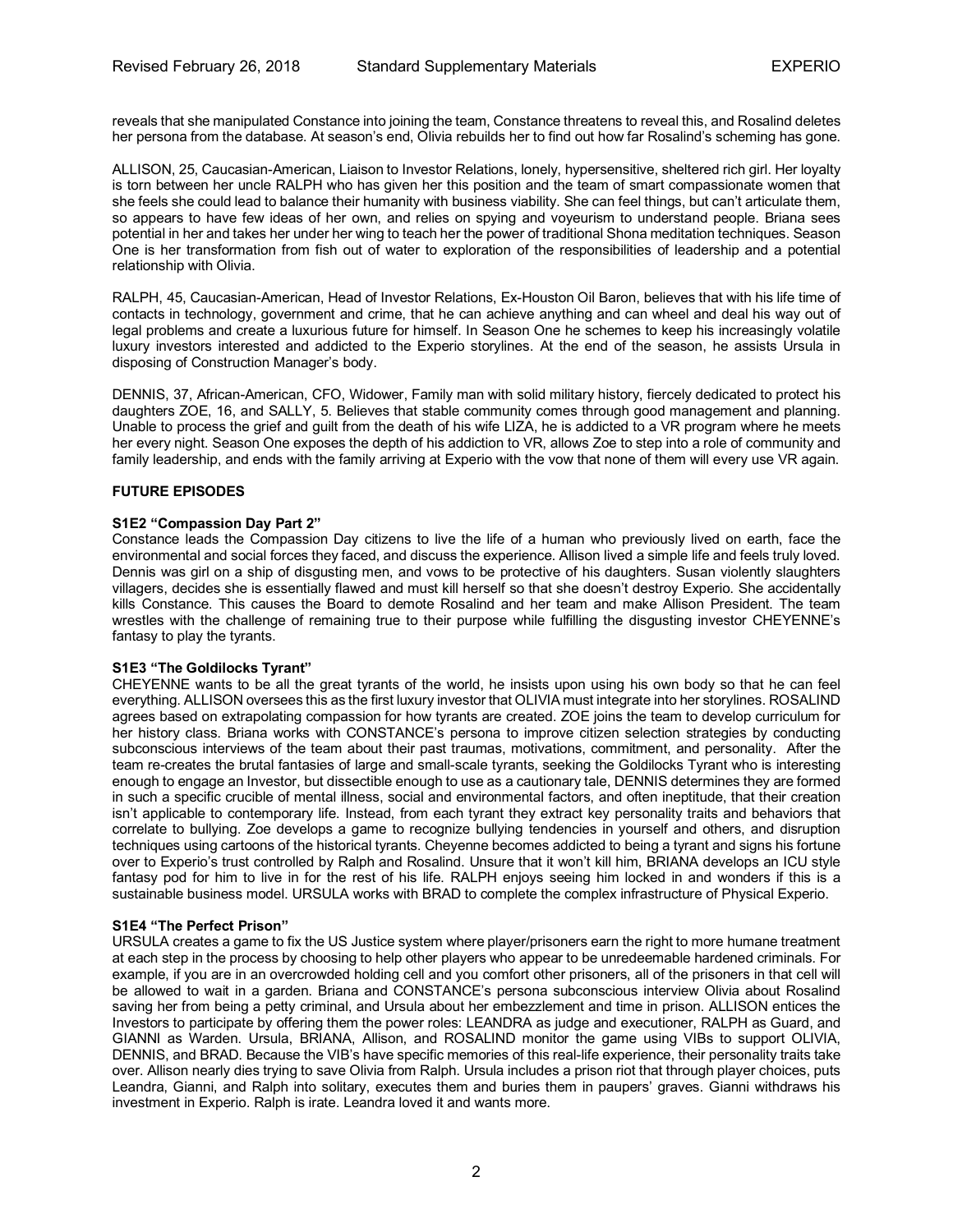# **S1E5 "The Council Rules"**

CONSTANCE's persona subconscious-interviews BRIANA revealing her acts of revolution in Africa, and Dennis and discovering his responsibility for LIZA killing herself after finding him in a fantasy program. Investor ALBERT believes he could have done better than the framers of the US Constitution and ROSALIND is struggling with how to set up a government in Experio so that she retains control, but citizens feel supported and justice is handed out fairly. She takes a liking to Albert, and together unbeknownst to real-life Briana and Dennis, they experiment with trying them for their crimes in justice systems throughout history. They develop a hybrid governing system based on a controlling company town that allows communist style decision making on low level issues. Albert becomes the puppet Mayor of Experio who finds satisfaction in knowing it's secrets.

# **S1E6 "Zimbabwe in the USA"**

Rosalind finally submits to CONSTANCE's subconscious interview process. We see her being bullied in childhood for being transgender and a genius, and later blackmailing Constance to join the Experio team by shifting the blame for suicides to her at the CIA. Emotionally unstable from living in the database and with no fear of death, Constance attempts to kill Rosalind. Ralph decides that all personas of non-living characters must be destroyed. Dennis can no longer meet Liza in his program and becomes frantic in withdrawal, forcing him to build a dangerous homemade rig that nearly kills him. BRIANA works with Ralph to bring the Head of the Zimbabwean Military to Experio as an Investor. She puts him through a series of torture-filled re-enactments of his campaign to slaughter her people ultimately ending in his death. Briana fully expected to die in completing her life's mission, but Rosalind saves her and hides her from law enforcement for "her own protection."

# **S1E7 "Do I Belong Here?"**

Although she is now at Experio in New Mexico, with only a skeleton VR Lab crew and is working frantically with BRAD during the final weeks before move-in, RALPH insists that URSULA assist her previous client and now Experio Investor MARIELLE with her fantasy is build a great monument to her insanely wealthy family using slave labor. Local New Mexico non-Experio citizens work with HOMELAND SECURITY to secure the village and ensure that labor and materials flow freely while maintaining secrecy on the site. Olivia and Briana recreate Constance's files and discover just how much Rosalind is manipulating the team.

ZOE saves DENNIS and the family takes a pledge to move to Experio but never use VR again. Fed up, Ursula kills Brad and with assistance from RALPH's team dumps his body in the last concrete pour in the center of the village center. The citizens, investors, VIBs and The Team arrive at the gateway to the site to be shuttled to the village center for a ribbon cutting ceremony and enter their zone together before finding their way to their own residences and creating an instant community.

# **THE ARC OF THE SERIES:**

## **Season Two – "STAYING HERE"**

Throughout a series of crises: weather, design issues, outbreak of disease, deaths in more controversial programs, and dubious attempts at self-governance, the team struggles to keep the citizens and investors satisfied and secure at Experio. Riots break out and an alliance is formed between the prisoners in the Reform Zone and the investors in the Luxury Zone that attempts to starve the Experio Village Citizens and the Founders into submission. The US enters into multi-front war and fortifies Experio to provide a refuge for keeping a "Dark State" government operational. The season ends with citizens trying to leave as a group, but as they leave, they are greeted by tanks that drive them back into the Village.

## **Season Three – "TAKING THE SHOW ON THE ROAD"**

After achieving a delicate balance with the military, revising the physical design, the required and available programs, and the council rules, Experio is ready to be franchised to the few intact wealthy governments around the world. The worldwide roll out of the remote resort mini-villages is threatened by unstable governments and religious extremists who feel that the curriculum is godless. In a Road show, the team explores a variety of cultural adaptations of local mythical storylines and question if their work will be harmful in the wrong hands. The military forces the team and the founding citizens out of Experio Prime. Dennis elects to stay with the rebuilt Liza in the military fortress that Experio has become but puts his daughters ZOE and SALLY in the care of the team.

## **Season Four – "NOW WE LIVE IN BRUNEI"**

The team struggles to maintain their original mission while integrating with the local government and adapting their storylines to the local history and fairytales and of course the desires of the uber-rich state sponsors. Death of a key team member and fascistic controls of the curriculum and non-existent citizen participation make their choice of a new location untenable. The Sultan of Brunei believes that he bought Rosalind's company, team and citizens as a plaything, rather than paying for a franchise location/flagship resort location. They escape with no technology and are rescued by UN peacekeepers.